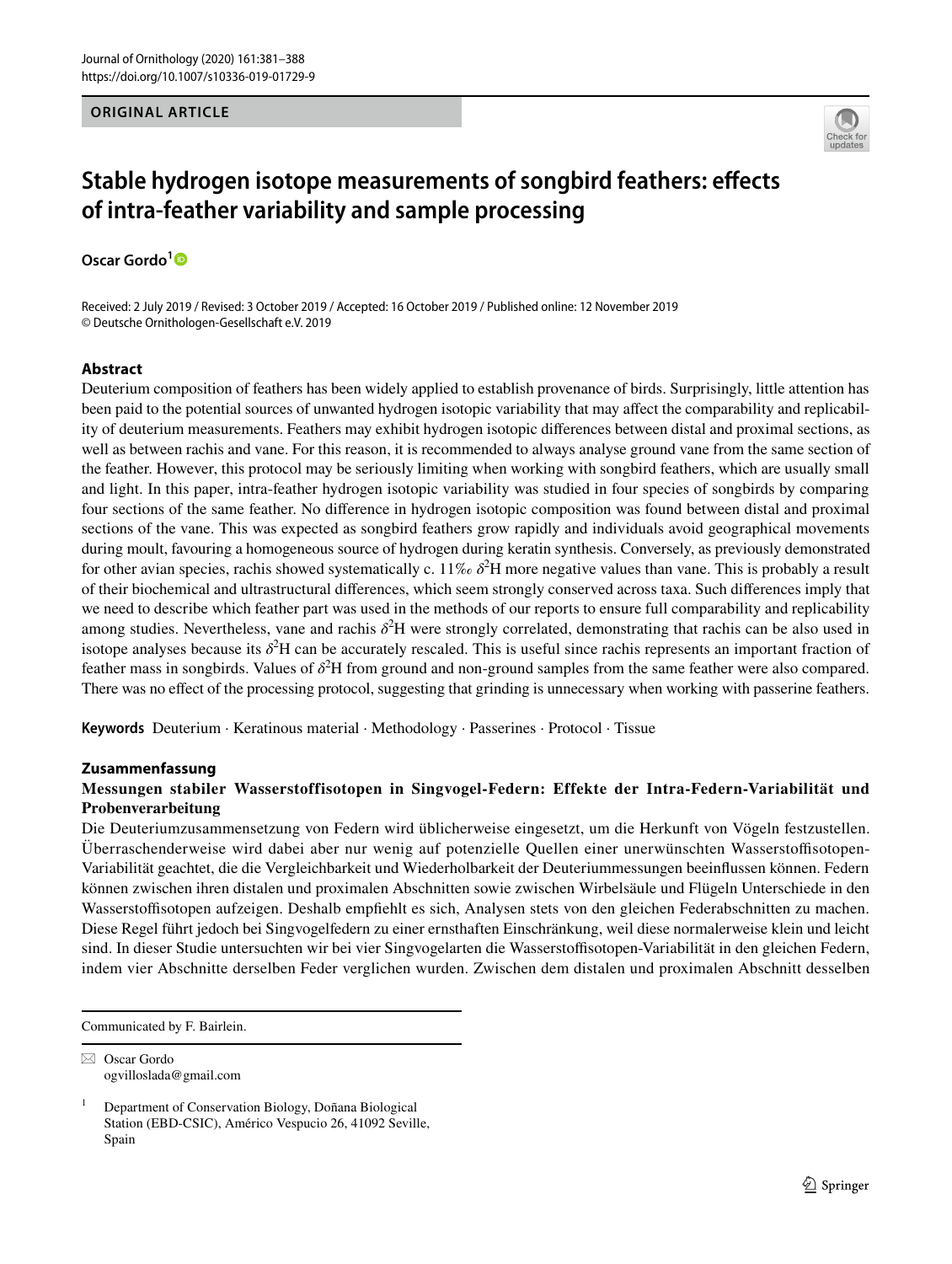Flügels wurden keine Unterschiede in der Wasserstofsotopen-Zusammensetzung gefunden. Das war erwartet worden, weil Singvogelfedern schnell wachsen und die einzelnen Tiere Ortsveränderungen während der Mauser vermeiden und somit während der Keratin-Synthese eine homogene Wasserstofversorgung haben. Andererseits, wie schon früher für andere Vogelarten festgestellt, zeigt der Schaft systematisch ca. 11‰ δ<sup>2</sup>H mehr negative Werte als die Federfahne. Vermutlich liegt das an biochemischen und ultrastrukturellen Unterschieden, die sich durch alle Taxa hindurchziehen. Diese Unterschiede machen es empfehlenswert, immer anzugeben, welche Federabschnitte verwendet wurden, um eine volle Vergleichbarkeit und Wiederholbarkeit der Untersuchungen zu gewährleisten. Nichtsdestotrotz korrelierten die δ<sup>2</sup>H von Schaft und Fahne hoch miteinander und zeigten, dass auch der Schaft für die Isotopenanalyse benutzt werden kann, weil seine δ<sup>2</sup>H-Werte entsprechend korrekt skaliert werden können. Das ist deshalb sehr hilfreich, weil bei Singvögeln der Schaft einen wichtigen Anteil der gesamten Federmasse darstellt. Die δ<sup>2</sup>H-Werte von zermahlenen und nicht zerkleinerten Proben der gleichen Federn wurden ebenfalls untersucht und kein Unterschied festgestellt, was nahelegt, dass bei der Arbeit mit Singvogelfedern ein Zermahlen der Federn unnötig ist.

## **Introduction**

The study of stable isotopes has become a popular tool in trophic and movement ecology research (Hobson [1999](#page-6-0); Rubenstein and Hobson [2004;](#page-7-0) Bowen et al. [2005;](#page-6-1) Hobson [2011;](#page-6-2) Meier-Augenstein et al. [2013](#page-6-3)). In birds, stable isotope measurements have been successfully used to trace the origin of migrants (Dunn et al. [2006;](#page-6-4) Cárdenas-Ortiz et al. [2017\)](#page-6-5), establish the connectivity between breeding and nonbreeding populations of migratory species (Chamberlain et al. [1996;](#page-6-6) Hobson and Wassenaar [1997;](#page-6-7) Marra et al. [1998](#page-6-8)), unravel the diet of species difficult to track (Procházka et al. [2010;](#page-6-9) Robillard et al. [2017\)](#page-7-1), discover historical changes in food webs (Emslie and Patterson [2007;](#page-6-10) Blight et al. [2015](#page-5-0)), and determine nutrient allocation during reproduction (Klaassen et al. [2001;](#page-6-11) Jaatinen et al. [2016\)](#page-6-12). Therefore, by selecting suitable element(s), tissue(s) and sampling period(s) within the life cycle, stable isotope research can solve a broad range of essential questions in bird ecology.

Feathers have been regularly used in stable isotope research due to a number of advantages (Smith et al. [2003](#page-7-2); Bortolotti [2010](#page-6-13)). They are replaced regularly and moult strategies are usually known (e.g., Jenni and Winkler [2011](#page-6-14)), thus becoming an excellent tissue to have a snapshot of the isotope composition of the consumed diet, occupied habitat and geographical location. Furthermore, they are easy to collect and store (McDonald and Grifth [2011\)](#page-6-15), and by being inert, they maintain the chemical signature of the environment where they grew (Wassenaar [2019\)](#page-7-3). In addition, feathers can also be used as a source of DNA, hormones, and to quantify colouration (Katzner et al. [2012\)](#page-6-16), providing further information of the studied individuals, thus improving our understanding of ecological and evolutionary processes of interest.

In spite of the widespread application of feather stable hydrogen isotope analyses, little research has been published on the methodological aspects of its measurement (Wassenaar and Hobson [2006;](#page-7-4) Smith et al. [2008](#page-7-5), [2009;](#page-7-6) Paritte and Kelly [2009](#page-6-17); Wiley et al. [2010;](#page-7-7) Bontempo et al. [2014](#page-6-18); Soto et al. [2017;](#page-7-8) Wassenaar [2019](#page-7-3)). This is surprising given the lack of a unifed approach to collect and prepare feathers for posterior isotope-ratio mass spectrometry (but see Wassenaar [2019\)](#page-7-3). This heterogeneity in methodologies may afect replicability and comparability among studies (Jardine and Cunjak [2005;](#page-6-19) Lott and Smith [2006;](#page-6-20) Wassenaar and Hobson [2006](#page-7-4); Paritte and Kelly [2009;](#page-6-17) Qi and Coplen [2011;](#page-6-21) Meier-Augenstein et al. [2013](#page-6-3); Bontempo et al. [2014](#page-6-18)).

Feathers are not a homogenous tissue and thus, some intra-feather variability in isotope composition should be expected. For this reason, the section of the feather selected for the analysis can afect the comparability of deuterium measurements between samples. Feathers are composed of a vane and rachis, which have diferent ultrastructure and density that can afect isotope deposition (Bortolotti [2010](#page-6-13); Grecian et al. [2015\)](#page-6-22). In fact, previous studies demonstrated that rachis normally is more depleted and variable in deuterium than vane (Wassenaar and Hobson [2006;](#page-7-4) Bontempo et al. [2014](#page-6-18)). For this reason, it is recommended to exclude rachis from analyses. In addition, some deuterium variability has been observed between the distal and proximal sections of feathers (Wassenaar and Hobson [2006](#page-7-4); Smith et al. [2008,](#page-7-5) [2009](#page-7-6); Wiley et al. [2010](#page-7-7); Bontempo et al. [2014](#page-6-18); Wassenaar [2019\)](#page-7-3), suggesting changes in the source of hydrogen used to synthesize keratin during feather growth. To avoid this problem, one should always select the same section of the feather (Kelly et al. [2002;](#page-6-23) Smith and Dufty [2005](#page-7-9); Pérez and Hobson [2006](#page-6-24); Smith et al. [2008](#page-7-5), [2009](#page-7-6)).

Elimination of the rachis and selection of a small vane section are feasible approaches in large birds, in which rachis and vane are patently diferent and a stamp-size piece of vane may provide several mg of material, which is enough for several analyses (e.g., several elements and/or replicates). However, in many songbirds, even full fight feathers may be really tiny and light  $(< 3$  mg). From such feathers, once the rachis is removed, we might barely obtain 1 mg of keratinous material. One mg is a quite limiting amount of sample, as each isotopic analysis needs around 0.3 mg. This challenge has not limited the application of hydrogen stable isotopes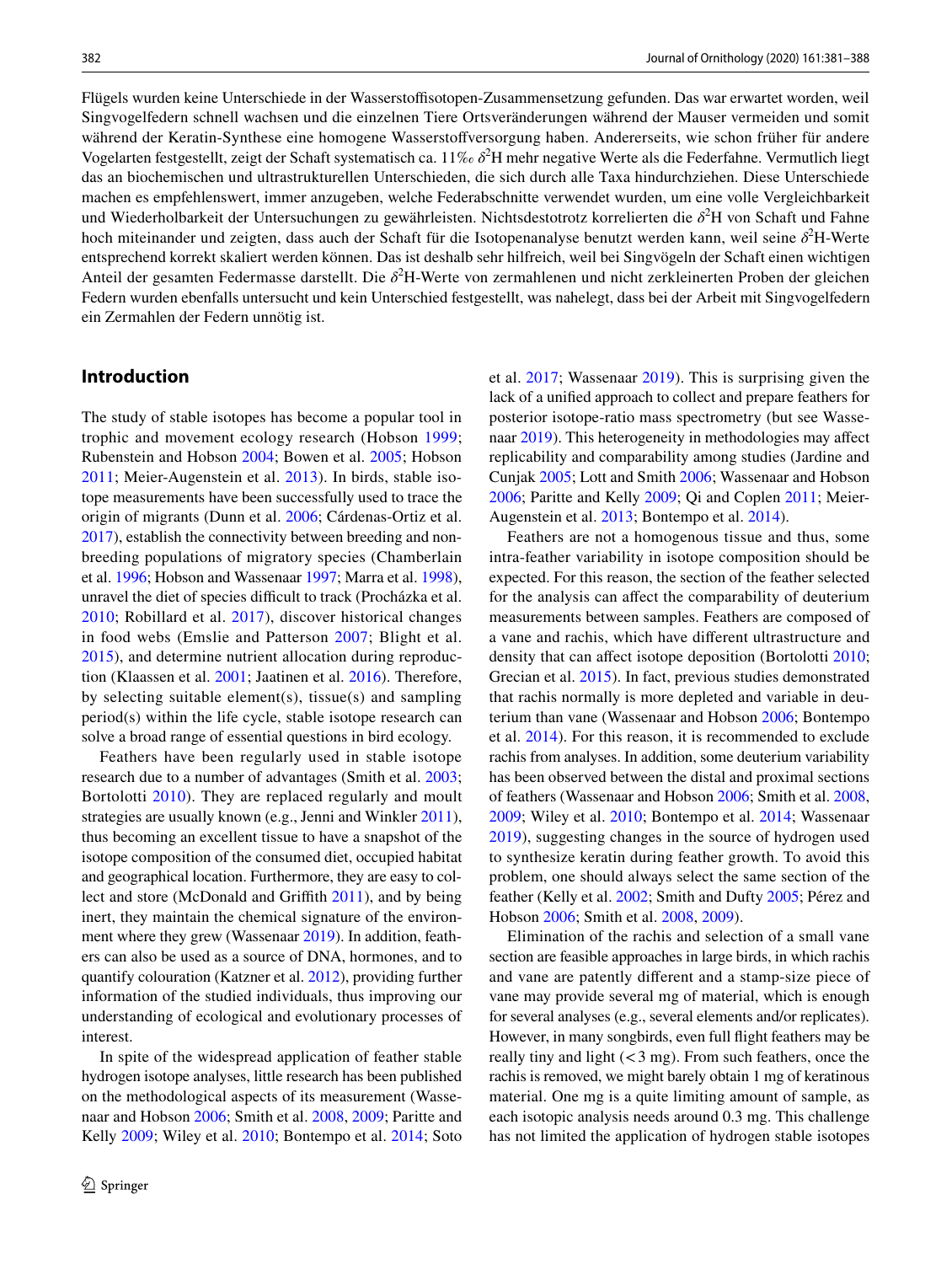research on songbirds (e.g., Chamberlain et al. [1996](#page-6-6); Marra et al. [1998](#page-6-8) and Pérez and Hobson [2006](#page-6-24)). Nevertheless, intrafeather isotope variability in this group should be properly described to elucidate whether or not protocol recommendations cited previously can be fexible and consequently, diferent sections of the same feather can be used without risk of getting biased results. This issue seems especially relevant, since the vast majority of studies to date about intra-feather isotope variability focused on fight feathers of non-passerines (Wassenaar and Hobson [2006](#page-7-4); Smith et al. [2008](#page-7-5), [2009;](#page-7-6) Wiley et al. [2010](#page-7-7); Bontempo et al. [2014](#page-6-18); Grecian et al. [2015](#page-6-22)).

Another step during feather processing can be to grind the samples to powder. Reference keratinous materials for the analysis are powdered, thus samples in the same state would ensure full comparability (principle of identical treatment; Chesson et al. [2009](#page-6-25); Wassenaar [2019](#page-7-3)). In fact, tests with mammal hair have demonstrated some efects of particle size on the fnal measured deuterium abundance (Chesson et al. [2009](#page-6-25); Qi and Coplen [2011](#page-6-21)). Apparently, powdered vs. nonpowdered materials would have diferent hygroscopic properties that afect their capacity to retain residual moisture content, thus having an efect on the exchangeable fraction of hydrogen (Chesson et al. [2009](#page-6-25); Qi and Coplen [2011](#page-6-21)). Surprisingly, no similar tests have been carried out with feathers, therefore, it is unknown to what extent the fndings with mammal hair are generalizable to other keratinous materials. To challenge the principle of identical treatment in this particular step of the protocol seems especially useful when working with songbird feathers, which are usually small. In this case, grinding can be a serious issue because a fraction of the sample is unavoidably lost during the process (e.g., small barbules adhered on the manipulation tools by static electricity). Therefore, it would be necessary to investigate whether or not entire (small) pieces of feather provide unbiased measurements of deuterium composition.

The aim of this study was to explore the effects of intrafeather hydrogen isotopic variability and sample processing on deuterium abundance measured in songbirds' feathers. The specifc objectives were: (1) to study hydrogen isotopic gradients along the feather by comparing samples from the more distal and proximal parts of the same feather. I predicted there would be no deuterium diferences, as songbird feathers grow quickly and individuals avoid large displacements during moulting. (2) To study the efect of feather ultrastructure on deuterium composition by comparing sections of rachis and vane from the same feather. In this case, I predicted subtle, but quantifable deuterium diferences between the sections. (3) To test the effect of two different protocols of feather processing by analysing ground and non-ground sections from the same feather. I expected an efect of grinding on deuterium measurements, since the exchangeable fraction of hydrogen is afected by particle size, as it has been demonstrated in hair.

#### **Methods**

The feathers  $(n=35)$  were collected from four species (Chafnch, *Fringilla coelebs, n*=5; Grasshopper Warbler, *Locustella naevia, n*=4; Bluethroat, *Luscinia svecica, n*=4; Song Thrush, *Turdus philomelos, n*=22) trapped during the autumn migration of 2017 in the Manecorro ringing station located in the Doñana National Park (SW Spain; Arroyo [2004](#page-5-1)). The sixth secondary was plucked from the right wing of birds. Samples were stored in paper envelopes until their analysis.

Feather calamus was removed because this section of the shaft contains skin and blood residues, which may bias deuterium measurement of feather keratin (Hobson et al. [1999](#page-6-26); Mazerolle and Hobson [2005;](#page-6-27) Wolf et al. [2012\)](#page-7-10). Each feather was placed into a small tube and rinsed three times with absolute ethanol and a fourth time with distilled water. For each rinse, washing was enhanced by vortexing for 10 s. Wet samples were placed into a drying chamber at 50 °C during 48 h.

Each feather was divided into four subsamples (Fig. [1](#page-2-0)). First, the left section of the vane ('vane') was separated with surgical scissors and ground to a homogeneous powder. Therefore, 'vane' provided deuterium composition representative for the full feather's vane in powder form. From the remaining sample of the feather, the 'tip', 'bottom' and 'rachis' (Fig. [1\)](#page-2-0) were cut with a scalpel. 'Tip' and 'bottom' aimed to represent the distal and proximal sections of the vane, respectively. Their comparison determined possible isotopic gradients along the feather (objective 1). Irrespective of the existence of such gradients, the 'vane' had to have an average composition of deuterium between 'tip' and 'bottom', otherwise any deviation would imply an efect of the processing protocol (objective 3). It is necessary to clarify that 'tip' included the upper section of the rachis. At the distal region of small feathers, these two structures showed similar thickness and consistency making difficult its separation. Finally, 'rachis' was the rachis section contiguous to 'bottom'. Here, rachis was thick and patently diferent from vane, even in the



<span id="page-2-0"></span>**Fig. 1** The four subsamples obtained from each feather. See text for details on the procedures applied to each section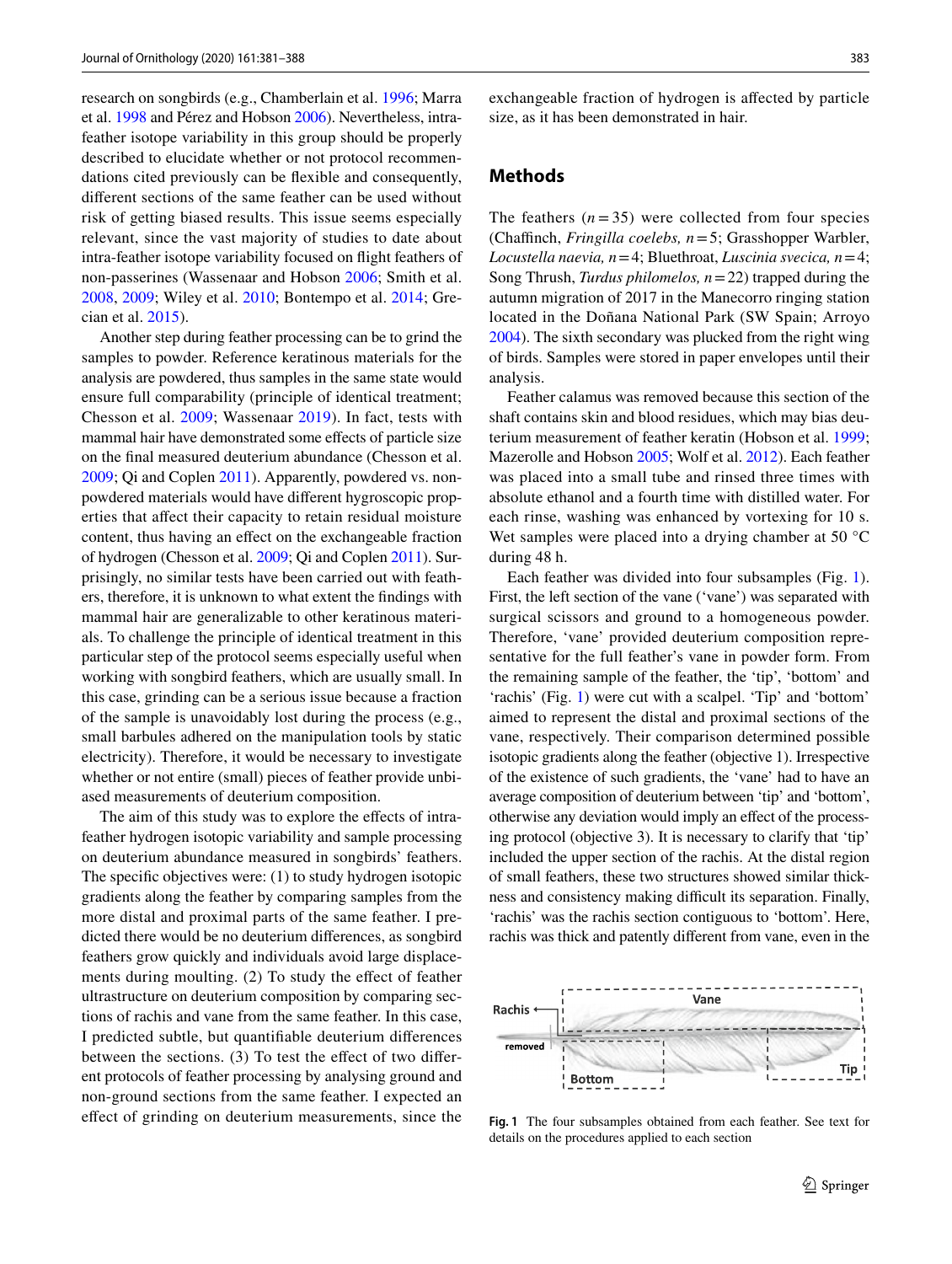smallest feathers of the grasshopper warbler. The comparison between 'rachis' and 'bottom' tested the second objective.

An average of 0.303 mg (0.024 SD) of feather from each section was weighed with an electronic microbalance (Sartorius<sup>®</sup> Cubis Microbalance,  $\pm$  0.001 mg) and placed into  $5.0 \times 3.3$  mm silver foil cups (Lüdiswiss, Switzerland) and folded. Encapsulated samples (*n*=140) were stored in 96-well plates during 1 month to ensure equilibrium of the exchangeable hydrogen fraction with ambient water vapour (Wassenaar and Hobson [2003](#page-7-11)). Samples were analysed in a random order.

Isotope measurements were performed on hydrogen derived from high-temperature fash pyrolysis at 1450 °C by means of Flash HT Plus elemental analyser coupled to a Delta-V Advantage isotope-ratio mass spectrometer via a CONFLO IV interface (Thermo Fisher Scientifc, Bremen, Germany). Four keratin reference materials with a known deuterium isotopic composition of the non-exchangeable hydrogen component were used to calibrate results to the Vienna Standard Mean Ocean Water. The reference materials were: CBS (caribou hoof standard, −157.0‰), KHS (kudu horn standard,  $-35.3\%$ ; both supplied by Environment Canada), USGS-42 (human hair from Tibet, −72.2‰; supplied by the Reston Stable Isotope Laboratory) and LIE-PA2 (an internal standard made from razorbill feather,  $+3.8\%$ ). Reference materials were encapsulated following the same protocol described previously and simultaneously to feather samples. Samples and reference materials were stored together for hydrogen equilibration (Wassenaar and Hobson [2003](#page-7-11); Wassenaar [2019](#page-7-3)).

The isotopic composition is reported in the conventional delta  $(\delta^2 H)$  per mil notation (‰). Replicate assays of laboratory standards routinely inserted within the sampling sequence indicated analytical measurement errors of  $\pm 1.6\%$  $(SD, n=1023)$ .

Feather processing and isotopic analyses were performed at the Stable Isotope Lab of the Estación Biológica de Doñana (Spain), which is certifed to ISO9001:2015 and ISO14001:2015 quality and environmental management systems.

I used repeated measures ANOVA to test for diferences between the four studied sections of the feather. The species was included as a categorical predictor. Greenhouse–Geisser  $(\hat{\varepsilon})$  and the Huynh–Feldt  $(\tilde{\varepsilon})$  estimations of sphericity of the variance–covariance matrix (Greenhouse and Geisser [1959](#page-6-28); Huynh and Feldt [1976\)](#page-6-29) were used to correct the degrees of freedom of the model. I applied Bonferroni post hoc tests to determine statistical diferences between feather sections (Maxwell [1980](#page-6-30)). To obtain conversion formulae, I ftted linear regression models between pairs of feather sections that were statistically diferent in the previous post hoc test. All analyses were conducted with Statistica 7.0 (StatSoft, Inc).

# **Results**

There were statistically signifcant diferences among the  $\delta^2$ H in each section of the feather (Table [1](#page-3-0)). 'Rachis' had *δ*2 H values around 11‰ lower than 'vane' and 'bottom', and around 8‰ lower than 'tip' (Fig. [2](#page-4-0)). Interestingly, 'tip' also difered signifcantly from 'vane' and 'bottom' (Bonferroni post hoc test  $p < 0.001$ ) showing, in general, more negative  $\delta^2$  $\delta^2$ H values (Fig. 2). The  $\delta^2$ H values for all feather sections difered consistently in all species but the grasshopper warbler (Fig. [2;](#page-4-0) Table [1\)](#page-3-0). Moreover, as 'vane' and 'bottom' had the same  $\delta^2$ H, the hypothesis of deuterium gradients along the feather was rejected, as well as, any potential effects of vane grinding.

In spite of the differences,  $\delta^2$ H values between different sections of the feather were strongly correlated (Table [2](#page-4-1)). Thus, variability among individuals was captured in the same way by any feather section.

## **Discussion**

The most important intra-feather variation in deuterium composition in passerine feathers was between rachis and vane, a diference already noticed in several non-passerine

<span id="page-3-0"></span>**Table 1** Results of the repeated measures ANOVA for the  $\delta^2$ H measured in each section of the feather

|                               | SS     | d.f. | MS    | F      | $\boldsymbol{p}$ | $G-G$ adj. $d.f.$ | $G-G$ adj. $p$ | $H-F$ adj. $d.f.$ | H.F. adj. $p$ |
|-------------------------------|--------|------|-------|--------|------------------|-------------------|----------------|-------------------|---------------|
| Between species               |        |      |       |        |                  |                   |                |                   |               |
| spp.                          | 1406.5 | 3    | 468.8 | 0.388  | 0.763            |                   |                |                   |               |
| Error                         | 37.499 | 31   | 1210  |        |                  |                   |                |                   |               |
| Within species                |        |      |       |        |                  |                   |                |                   |               |
| Feather section               | 1457.0 | 3    | 485.7 | 91.408 | < 0.001          | 2.429             | < 0.001        | 2.906             | < 0.001       |
| Feather section $\times$ spp. | 91.8   | 9    | 10.2  | 1.920  | 0.058            | 7.288             | 0.075          | 8.718             | 0.061         |
| Error                         | 494.1  | 93   | 5.3   |        |                  | 75.306            |                | 90.082            |               |
|                               |        |      |       |        |                  |                   |                |                   |               |

G–G are the results obtained from the adjustment of the Greenhouse–Geisser  $\hat{\epsilon}$  = 0.810, while H–F are those from the adjustment of Huynh– Feldt *̃*.=0.967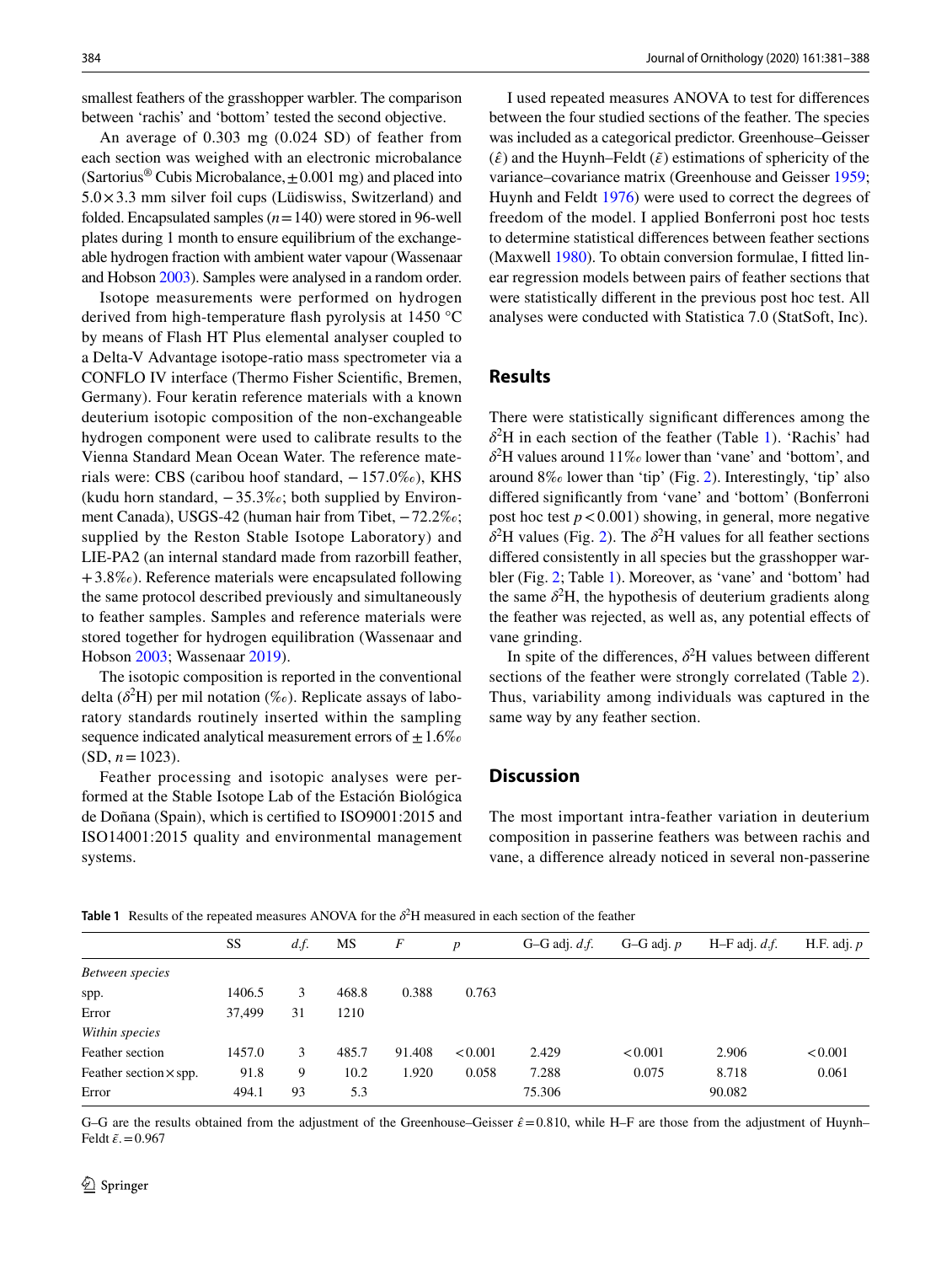

<span id="page-4-0"></span>**Fig. 2**  $\delta^2$ H for each section of the feather in each studied species. Due to the large differences in the  $\delta^2$ H among individuals,  $\delta^2$ H values have been rescaled using the mean value of each individual to improve visualization. Therefore, each point shows the average of individuals' deviations in  $\delta^2$ H. Bars denote the 95% confidence intervals

<span id="page-4-1"></span>**Table 2** Conversion equations to rescale  $\delta^2$ H values from different sections of a feather

| Sections        | n | Equation                                                                  |
|-----------------|---|---------------------------------------------------------------------------|
|                 |   | Vane versus rachis $0.9807 < 0.001$ Vane = 10.19687 + 1.01084<br>* rachis |
| Vane versus tip |   | $0.9721 \le 0.001$ Vane = $0.23132 + 0.94339 * tip$                       |

species (Wassenaar and Hobson [2006](#page-7-4); Wiley et al. [2010](#page-7-7); Bontempo et al. [2014\)](#page-6-18). Such difference between rachis and vane was expected because they have biochemical and structural diferences (Harrap and Woods [1967;](#page-6-31) King and Murphy [1987](#page-6-32)), which may affect hydrogen isotope incorporation (Bortolotti [2010;](#page-6-13) Grecian et al. [2015](#page-6-22)) and exchange (Meier-Augenstein et al. [2013](#page-6-3)). The magnitude of the observed differences in  $\delta^2$ H (c. 11‰) was similar to the 6.8‰ (2.6‰ SD) found previously for the Swainson's Thrush (*Catharus ustulatus*; Wassenaar and Hobson [2006](#page-7-4)). Although the number of analysed samples for the grasshopper warbler, the chafnch and the bluethroat was small, this 11‰ diference between rachis and vane was surprisingly constant among individuals and species. Overall, this fnding, as well as that by Wassenaar and Hobson ([2006](#page-7-4)), suggests strong similarities among passerines in the biochemical processes controlling hydrogen isotope composition in feathers, regardless of their phenotypic characters, such as size, shape and colour (but see Michalik et al. [2010](#page-6-33)). This hypothesis concurs with the fact that diferences in amino acid composition between rachis and vane are larger within than between species (Schroeder et al. [1955](#page-7-12); Harrap and Woods [1967;](#page-6-31) King and Murphy [1987\)](#page-6-32), suggesting a strong

evolutionary conservation of feather keratins (Murphy et al. [1990\)](#page-6-34). As amino acid composition of proteins afects the hydrogen exchangeable fraction (Meier-Augenstein et al. [2013](#page-6-3)), the slight diferences in the amino acid composition between rachis and vane seem the most plausible underlying cause for their  $\delta^2$ H differences. Nevertheless, a more extensive sample of species would be necessary to confrm that hydrogen isotopic diferences between rachis and vane are conserved across all passerine taxa. In the same way, a similar study for other elements used regularly in isotope research, such as C or N, would be advisable too (but see Bontempo et al. [2014;](#page-6-18) Grecian et al. [2015\)](#page-6-22).

The observed  $\delta^2$ H differences between vane and rachis require special attention. In fact, both parts should be considered to some extent as diferent tissues, since they present a diferent factor of hydrogen isotope discrimination (Wolf et al. [2012;](#page-7-10) Grecian et al. [2015](#page-6-22)), making impossible a direct comparison of their results. For instance, if the tip of a small feather is clipped and it is necessary to use the whole piece in the isotope analysis, the  $\delta^2$ H will be around 3‰ lower than expected in a pure vane sample. In consequence, the measured  $\delta^2$ H will bias c. 350 km of latitude the assignment of the provenance of the bird. Therefore, it seems essential to state explicitly in the methodology of our studies, whether or not rachis was included. Surprisingly, this information is usually not reported, hindering the comparability and replicability of the studies (Meier-Augenstein et al. [2013](#page-6-3)). Since most ecologists rely on specialists to carry out their laboratory analyses, they can be underestimating or even ignoring these potential issues (Jardine and Cunjak [2005](#page-6-19); Hawke et al. [2018\)](#page-6-35).

Due to the hydrogen isotopic diferences between rachis and vane, some authors recommend to use only vane as a source of keratinous material for deuterium analyses (Wassenaar and Hobson [2006;](#page-7-4) Bontempo et al. [2014](#page-6-18); but see Meehan et al. [2003\)](#page-6-36). However, in some instances this is not possible. Samples may be limited to small feathers, such as contour feathers, since they might be the only ones that moulted during the life cycle period of our interest (Chamberlain et al. [1996;](#page-6-6) Kelly et al. [2002](#page-6-23); Mazerolle and Hobson [2005](#page-6-27); Hobson [2007](#page-6-37); Langin et al. [2007;](#page-6-38) Rader et al. [2017\)](#page-6-39) or the only ones allowed to be collected in museum specimens (Smith et al. [2009;](#page-7-6) Wiley et al. [2017](#page-7-13)). In other cases, because of ethical reasons feather samples can be limited to a clipped piece of few millimetres (Pérez and Hobson [2006](#page-6-24); McDonald and Griffith [2011\)](#page-6-15). Since passerine feathers are light structures, small samples, as those previously cited, can seriously restrict the possibilities to obtain deuterium measurements due to insufficient vane mass. Moreover, analyses for other isotopes or replicates would be unfeasible, limiting our ability to get the maximum information per sample. In these situations, a fexible protocol allowing including the rachis in the analysis can be helpful since the rachis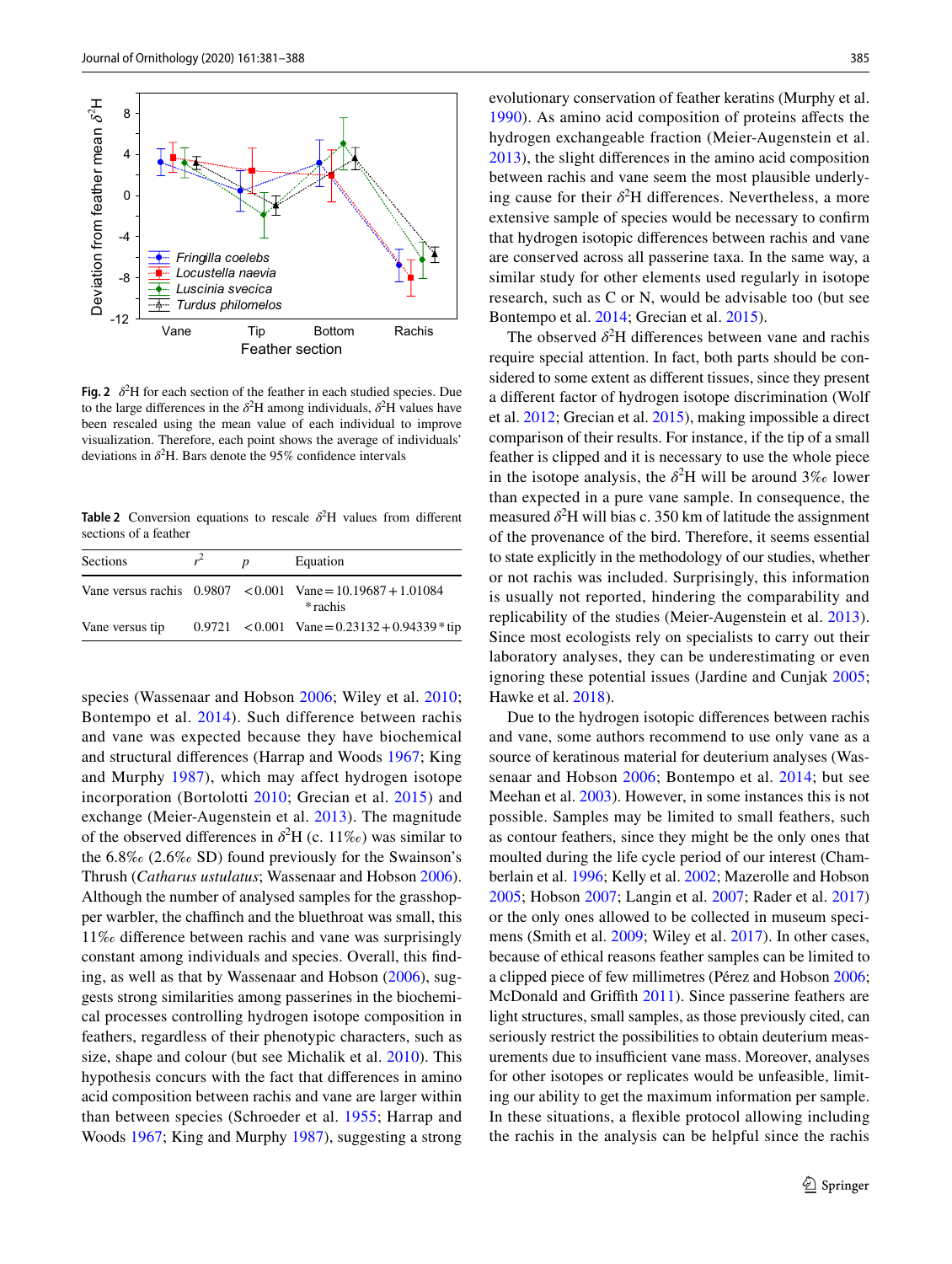represents a relevant fraction of the total feather mass (King and Murphy [1987](#page-6-32); Murphy et al. [1990](#page-6-34)). For instance, in this study, the feathers weighed between 3 and 5 mg and the rachis represented c. 50% of their weight. As demonstrated here,  $\delta^2$ H values from rachis were strongly correlated to those values from vane. This property grants the possibility to apply linear transformations to the results to get unbiased deuterium measurements in samples containing rachis.

Contrary to previous work (Wassenaar and Hobson [2006](#page-7-4); Smith et al. [2008](#page-7-5), [2009](#page-7-6); Wiley et al. [2010;](#page-7-7) Bontempo et al. [2014;](#page-6-18) Grecian et al. [2015;](#page-6-22) Wassenaar [2019](#page-7-3)), feathers did not show isotopic gradients between bottom and tip. This opposite result can be due to the fact that I worked with passerines, while this type of intra-feather variation has been found in non-passerines. In species, such as raptors (Smith et al. [2008,](#page-7-5) [2009\)](#page-7-6) or herons (Wassenaar and Hobson [2006](#page-7-4)), full replacement of a single fight feather takes between 7 and 14 weeks (Meehan et al. [2003;](#page-6-36) Zuberogoitia et al. [2018](#page-7-14)). During this period, individuals may move long distances (e.g. migration) and their feathers may incorporate along their length all this environmental variability. However, in passerines, single feathers are replaced in few days (Newton [1967](#page-6-40); Bensch et al. [1991;](#page-5-2) De la Hera et al. [2011](#page-6-41)). Furthermore, passerines during moult do not move long distances because of the energy demands of the moulting process and their impaired fying abilities (Merilä [1997](#page-6-42); Swaddle and Witter [1997](#page-7-15)). Thus, in passerines, a feather grows completely at the same place during a short time period. In consequence, feathers would use a homogeneous source of hydrogen, which would favour a homogeneous deuterium composition along their entire length. Therefore, by resampling diferent sections of the vane, e.g. to repeat analyses,  $\delta^2$ H measurements are not affected. This finding is also useful when the available section of the feather varies between individuals, as when the target feather is broken.

In opposition to mammal hair (Chesson et al. [2009](#page-6-25); Qi and Coplen [2011](#page-6-21)), grinding did not have any effect on  $\delta^2$ H measures in feather samples. Probably, grinding does not have a critical effect on hydrogen exchange between feather materials and ambient humidity due to the natural structure of the vane. By grinding this complex structure of barbs and barbules up to small particles, one obtains a similar material than by cutting a small vane piece of a few millimetres. Therefore, in spite of the fact that we would be violating the principle of identical treatment (Wassenaar and Hobson [2003;](#page-7-11) Chesson et al. [2009](#page-6-25); Wassenaar [2019](#page-7-3)), empirical evidence suggests that we may be somewhat fexible in the grinding step of the protocol. Grinding might be recommended when there is evidence of intra-feather heterogeneity (Wassenaar and Hobson [2006;](#page-7-4) Smith et al. [2008;](#page-7-5) Wiley et al. [2010\)](#page-7-7). Under these circumstances, tissue homogenization can provide a more integrative value for the full feather enhancing any comparison between the

samples (Smith et al. [2009;](#page-7-6) Wiley et al. [2017](#page-7-13)). However, when there is no intra-vane heterogeneity, as in the case of passerine feathers, grinding should be discouraged. Grinding is a destructive technique (Wiley et al. [2010](#page-7-7)) and remaining sections of feathers will not be available for other purposes, such as colour, ptilocronological, and biomechanical studies (Senar [2004;](#page-7-16) De la Hera et al. [2010\)](#page-6-43). Grinding also requires more working time by adding an extra step in the feather processing protocol. Finally, perhaps the main drawback of grinding is that part of the sample is unavoidably lost in the process (e.g., adhered on grinding tools). This fact can be a serious difficulty when working with small passerine feathers, in which the amount of keratinous material can be somewhat limiting.

In conclusion, working with passerine feathers may be arduous because of the limited amount of sample that they provide. This study demonstrates that protocols can be fexible to some extent because: (1) any section of the vane can be used since there are no hydrogen isotopic diferences along the feather; (2) the rachis can be included despite its lower  $\delta^2$ H, since conversion equations can be applied to get unbiased results; (3) grinding can be avoided, since particle size does not have any efects on the exchangeable hydrogen fraction in feather material. This fexibility in the processing protocol can help to maximize the information obtained from passerine feathers.

**Acknowledgements** I thank to José Luis Arroyo, Rubén Rodríguez, Ángel Sallent and Benito Fuertes for collecting samples, and Sarai López and Manuela G. Forero for their assistance in the lab. I am especially grateful to Margarida Barceló-Serra for her manuscript review and English edits. Two anonymous reviewers provided helpful comments that improved a frst version of this article. Feather sampling was conducted in accordance with Spanish law, approved by the Ethical Committee of the CSIC (Ref. 23/02/2018/015), and with the permits given by the Dirección General de Gestión del Medio Natural y Espacios Protegidos de la Junta de Andalucía, and the Espacio Natural de Doñana (No. 2017/20). OG also has a training certifcate (No. 000023) given by the IFAPA (Junta de Andalucía) which, according to Spanish Law (ECC/566/2015), is necessary for any experiments with animals. This study was funded by a grant to OG from the Spanish Ministry of Economy (Ref. CGL2014-56041-JIN).

### **References**

- <span id="page-5-1"></span>Arroyo JL (2004) La estación de anillamiento de Manecorro (Parque Nacional de Doñana, Huelva): anillamiento de paseriformes durante la migración postpnucial (1994–2005). Revista de Anillamiento 13:56–66
- <span id="page-5-2"></span>Bensch S, Hasselquist D, Hedenström A, Ottosson U (1991) Rapid moult among palaearctic passerines in West Africa-an adaptation to the oncoming dry season? Ibis 133:47–52
- <span id="page-5-0"></span>Blight LK, Hobson KA, Kyser TK, Arcese P (2015) Changing gull diet in a changing world: a 150-year stable isotope ( $\delta^{13}C$ ,  $\delta^{15}N$ ) record from feathers collected in the Pacifc Northwest of North America. Global Change Biol 21:1497–1507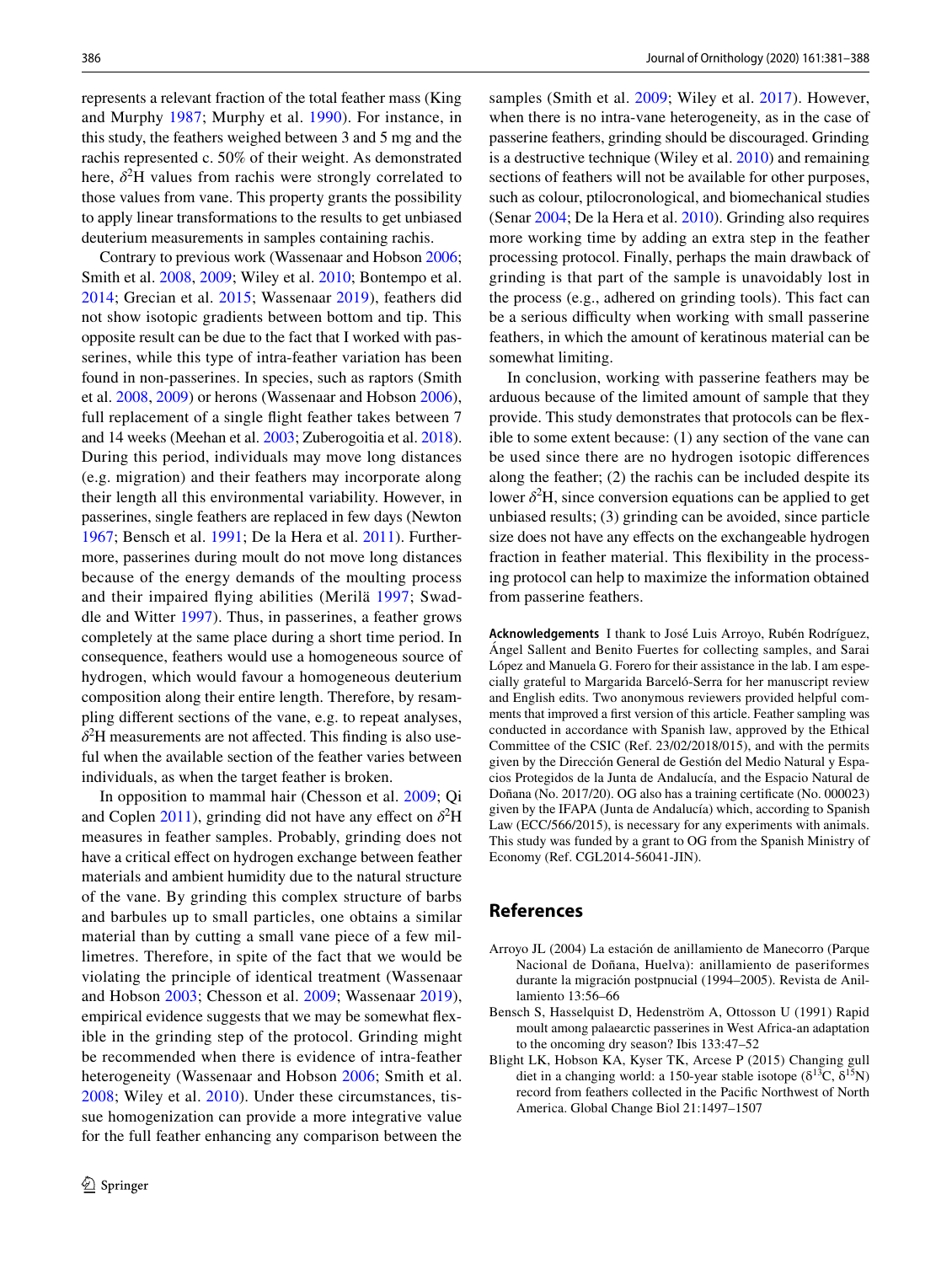- <span id="page-6-18"></span>Bontempo L, Ceppa F, Ziller L, Pedrini P, Hobson KA, Wassenaar LI, Camin F (2014) Comparison of methods for stable isotope ratio  $(\delta^{13}C, \delta^{15}N, \delta^{2}H, \delta^{18}O)$  measurements of feathers. Method Ecol Evol 5:363–371
- <span id="page-6-13"></span>Bortolotti GR (2010) Flaws and pitfalls in the chemical analysis of feathers: bad news–good news for avian chemoecology and toxicology. Ecol Appl 20:1766–1774
- <span id="page-6-1"></span>Bowen GJ, Wassenaar LI, Hobson KA (2005) Global application of stable hydrogen and oxygen isotopes to wildlife forensics. Oecologia 143:337–348
- <span id="page-6-5"></span>Cárdenas-Ortiz L, Bayly NJ, Colorado ZGJ, Hobson KA (2017) Fall migration and breeding origins of Canada Warblers moving through northern Colombia. J Field Ornithol 88:53–64
- <span id="page-6-6"></span>Chamberlain CP, Blum JD, Holmes RT, Feng X, Sherry TW, Graves GR (1996) The use of isotope tracers for identifying populations of migratory birds. Oecologia 109:132–141
- <span id="page-6-25"></span>Chesson LA, Podlesak DW, Cerling TE, Ehleringer JR (2009) Evaluating uncertainty in the calculation of non-exchangeable hydrogen fractions within organic materials. Rapid Comm Mss Spec 23:1275–1280
- <span id="page-6-43"></span>De la Hera I, Hedenström A, Pérez-Tris J, Tellería JL (2010) Variation in the mechanical properties of fight feathers of the blackcap *Sylvia atricapilla* in relation to migration. J Avian Biol 41:342–347
- <span id="page-6-41"></span>De la Hera I, Schaper SV, Díaz JA, Pérez-Tris J, Bensch S, Tellería JL (2011) How much variation in the molt duration of passerines can be explained by the growth rate of tail feathers? Auk 128:321–329
- <span id="page-6-4"></span>Dunn E, Hobson K, Wassenaar L, Hussell D, Allen M (2006) Identifcation of summer origins of songbirds migrating through southern Canada in autumn. Avian Conserv Ecol 1(2):4
- <span id="page-6-10"></span>Emslie SD, Patterson WP (2007) Abrupt recent shift in  $\delta^{13}C$  and δ15N values in Adélie penguin eggshell in Antarctica. PNAS 104:11666–11669
- <span id="page-6-22"></span>Grecian WJ, McGill RA, Phillips RA, Ryan PG, Furness RW (2015) Quantifying variation in  $\delta^{13}$ C and  $\delta^{15}$ N isotopes within and between feathers and individuals: Is one sample enough? Mar Biol 162:733–741
- <span id="page-6-28"></span>Greenhouse SW, Geisser S (1959) On methods in the analysis of profle data. Psychometrika 24:95–112
- <span id="page-6-31"></span>Harrap BT, Woods EF (1967) Species diferences in the proteins of feathers. Comp Biochem Physiol 20:449–460
- <span id="page-6-35"></span>Hawke DJ, Brown JC, Bury SJ (2018) The prevention and detection of human error in ecological stable isotope analysis. Methods Ecol Evol 9:2326–2333
- <span id="page-6-0"></span>Hobson KA (1999) Tracing origins and migration of wildlife using stable isotopes: a review. Oecologia 120:314–326
- <span id="page-6-37"></span>Hobson KA (2007) An isotopic exploration of the potential of avian tissues to track changes in terrestrial and marine ecosystems. Terr Ecol 1:127–144
- <span id="page-6-2"></span>Hobson KA (2011) Isotopic ornithology: a perspective. J Ornithol 152:49–66
- <span id="page-6-7"></span>Hobson KA, Wassenaar LI (1997) Linking breeding and wintering grounds of neotropical migrant songbirds using stable hydrogen isotopic analysis of feathers. Oecologia 109:142–148
- <span id="page-6-26"></span>Hobson KA, Atwell L, Wassenaar LI (1999) Infuence of drinking water and diet on the stable-hydrogen isotope ratios of animal tissues. PNAS 96:8003–8006
- <span id="page-6-29"></span>Huynh H, Feldt LS (1976) Estimation of the Box correction for degrees of freedom from sample data in randomised block and split-plot designs. J Educ Stat 1:69–82
- <span id="page-6-12"></span>Jaatinen K, Öst M, Hobson KA (2016) State-dependent capital and income breeding: a novel approach to evaluating individual strategies with stable isotopes. Front Zool 13:24
- <span id="page-6-19"></span>Jardine TD, Cunjak RA (2005) Analytical error in stable isotope ecology. Oecologia 144:528–533
- <span id="page-6-14"></span>Jenni L, Winkler R (2011) Moult and ageing of European passerines. Christopher Helm, London
- <span id="page-6-16"></span>Katzner TE, Wheeler M, Negro JJ, Kapetanakos Y, DeWoody JA, Horvath M, Lovette I (2012) To pluck or not to pluck: scientifc methodologies should be carefully chosen, not 'one size fts all'. J Avian Biol 43:15–17
- <span id="page-6-23"></span>Kelly JF, Atudorei V, Sharp ZD, Finch DM (2002) Insights into Wilson's Warbler migration from analyses of hydrogen stable-isotope ratios. Oecologia 130:216–221
- <span id="page-6-32"></span>King JR, Murphy ME (1987) Amino acid composition of the calamus, rachis, and barbs of white-crowned sparrow feathers. Condor 89:436–439
- <span id="page-6-11"></span>Klaassen M, Lindström Å, Meltofte H, Piersma T (2001) Arctic waders are not capital breeders. Nature 413:794
- <span id="page-6-38"></span>Langin KM, Reudink MW, Marra PP, Norris DR, Kyser TK, Ratclife LM (2007) Hydrogen isotopic variation in migratory bird tissues of known origin: implications for geographic assignment. Oecologia 152:449–457
- <span id="page-6-20"></span>Lott CA, Smith JP (2006) A geographic-information-system approach to estimating the origin of migratory raptors in North America using stable hydrogen isotope ratios in feathers. Auk 123:822–835
- <span id="page-6-8"></span>Marra PP, Hobson KA, Holmes RT (1998) Linking winter and summer events in a migratory bird by using stable-carbon isotopes. Science 282:1884–1886
- <span id="page-6-30"></span>Maxwell SE (1980) Pairwise multiple comparisons in repeated measures designs. J Educ Stat 5:269–287
- <span id="page-6-27"></span>Mazerolle DF, Hobson KA (2005) Estimating origins of short-distance migrant songbirds in North America: contrasting inferences from hydrogen isotope measurements of feathers, claws, and blood. Condor 107:280–288
- <span id="page-6-15"></span>McDonald PG, Grifth SC (2011) To pluck or not to pluck: the hidden ethical and scientifc costs of relying on feathers as a primary source of DNA. J Avian Biol 42:197–203
- <span id="page-6-36"></span>Meehan TD, Rosenfeld RN, Atudorei VN, Bielefeldt J, Rosenfeld LJ, Stewart AC, Stout WE, Bozek MA (2003) Variation in hydrogen stable-isotope ratios between adult and nestling Cooper's Hawks. Condor 105:567–572
- <span id="page-6-3"></span>Meier-Augenstein W, Hobson KA, Wassenaar LI (2013) Critique: measuring hydrogen stable isotope abundance of proteins to infer origins of wildlife, food and people. Bioanalysis 5:751–767
- <span id="page-6-42"></span>Merilä J (1997) Fat reserves and moult-migration overlap in goldcrests, *Regulus regulus*—a trade-of? Ann Zool Fenn 34:229–234
- <span id="page-6-33"></span>Michalik A, McGill RA, Furness RW, Eggers T, van Noordwijk HJ, Quillfeldt P (2010) Black and white–does melanin change the bulk carbon and nitrogen isotope values of feathers? Rapid Commun Mass Spectrom 24:875–878
- <span id="page-6-34"></span>Murphy ME, King JR, Taruscio TG, Geupel GR (1990) Amino acid composition of feather barbs and rachises in three species of pygoscelid penguins: nutritional implications. Condor 92:913–921
- <span id="page-6-40"></span>Newton I (1967) Feather growth and moult in some captive fnches. Bird Study 14:10–24
- <span id="page-6-17"></span>Paritte JM, Kelly JF (2009) Efect of cleaning regime on stable-isotope ratios of feathers in Japanese Quail (*Coturnix japonica*). Auk 126:165–174
- <span id="page-6-24"></span>Pérez GE, Hobson KA (2006) Isotopic evaluation of interrupted molt in northern breeding populations of the Loggerhead Shrike. Condor 108:877–886
- <span id="page-6-9"></span>Procházka P, Reif J, Hořák D, Klvaňa P, Lee RW, Yohannes E (2010) Using stable isotopes to trace resource acquisition and trophic position in four Afrotropical birds with diferent diets. Ostrich 81:273–275
- <span id="page-6-21"></span>Qi H, Coplen TB (2011) Investigation of preparation techniques for  $\delta^2$ H analysis of keratin materials and a proposed analytical protocol. Rapid Comm Mass Spec 25:2209–2222
- <span id="page-6-39"></span>Rader JA, Newsome SD, Sabat P, Chesser RT, Dillon ME, Martínez del Rio C (2017) Isotopic niches support the resource breadth hypothesis. J Anim Ecol 86:405–413